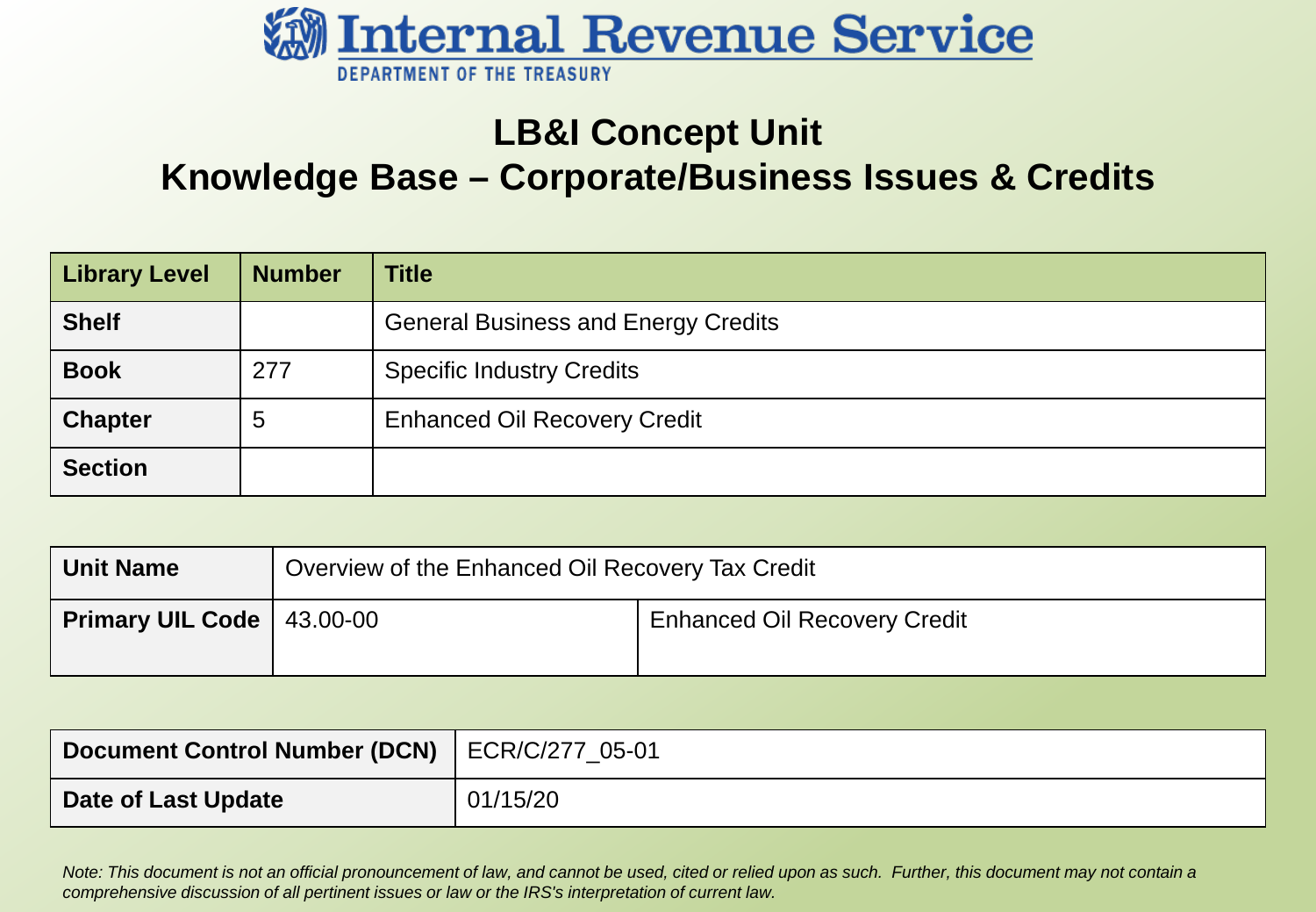### **Table of Contents**

*(View this PowerPoint in "Presentation View" to click on the links below)*

<span id="page-1-0"></span>**[General Overview](#page-2-0)**

**[Diagram of Concept](#page-6-0)**

**[Detailed Explanation of the Concept](#page-8-0)**

**[Examples of the Concept](#page-14-0)**

**[Index of Referenced Resources](#page-16-0)**

**[Training and Additional Resources](#page-17-0)**

**[Glossary of Terms and Acronyms](#page-18-0)**

**[Index of Related Practice Units](#page-19-0)**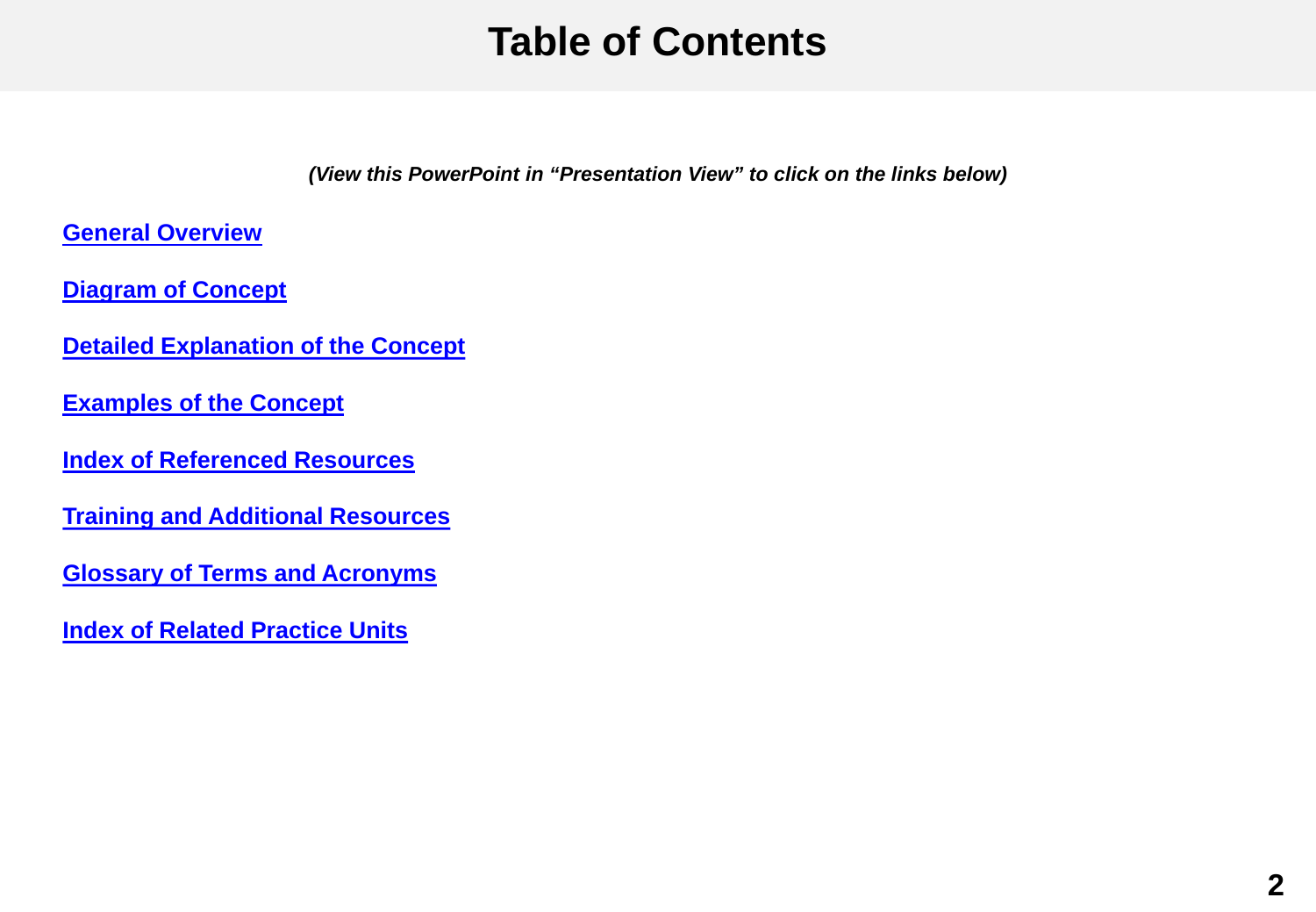### **General Overview**

### <span id="page-2-0"></span>**Overview of the Enhanced Oil Recovery Tax Credit**

Congress enacted IRC 43 in 1990 to provide an investment credit for certain costs a taxpayer pays or incurs for qualified Enhanced Oil Recovery (EOR) projects. The amount of the credit is a maximum of 15 percent of the qualified expenditures the taxpayer makes, but can be less as described later in this Practice Unit. The EOR credit becomes part of the general business credit. The taxpayer claims the credit on Form 8830 - *Enhanced Oil Recovery Credit*. Large corporations and partnerships usually claim the credit.

Before further discussion, let's start with the definitions of some common terms:

- Crude Oil A mixture of hydrocarbons that exist in a liquid phase in natural underground reservoirs and which remains liquid at atmospheric pressure after passing through surface separating facilities.
- Enhanced Oil Recovery (EOR) Sophisticated recovery (production) methods for crude oil that go beyond the more conventional secondary recovery techniques of pressure maintenance and waterflooding. Analogous to tertiary recovery methods. See Treas. Reg. 1.43-2(e). EOR methods that taxpayers use widely include carbon dioxide (CO<sub>2</sub>) miscible flood, steam drive, steam soak, and hydrocarbon miscible flood. EOR methods are not restricted to secondary or even tertiary projects. Some operators initiate an EOR method with the start of production from a reservoir for operational reasons or to maximize ultimate recovery.
- Horizontal Drilling The process of boring a vertical hole into the ground, but at a predetermined depth directing the path of the bit so that the hole reaches a horizontal orientation at a depth that coincides with a specific geologic formation. The boring of the horizontal section continues until the desired length is achieved.
- Hydraulic Fracturing The process of forcing a fluid, usually water laden with a "proppant" such as sand into a gas or oil bearing formation that has very low native permeability. Service companies use pumps to raise the injection pressure until such point that the formation "breaks down" or "fractures", which allows the fluid to carry the proppant into the small cracks and fissures that are created. The proppant is designed to keep them from completely closing shut when the injection ceases and the pressure is released. During the "flow back" or "clean-up" period most of the injected fluid and some proppant is recovered. The result of the process is to allow oil and gas to much more readily flow through the formation and into the well.
- Injection Well A well the taxpayer uses to inject gas, water, liquefied petroleum gasses, or other foreign substances into a producing formation to maintain sufficient pressure and sometimes to improve oil displacement or fluid flow in the reservoir.
- Intangible Drilling and Development Costs (IDC) Those expenditures which do not have a salvage value and which are incurred in the drilling and deepening of an oil and gas well. See Treas. Reg. 1.614–4(a).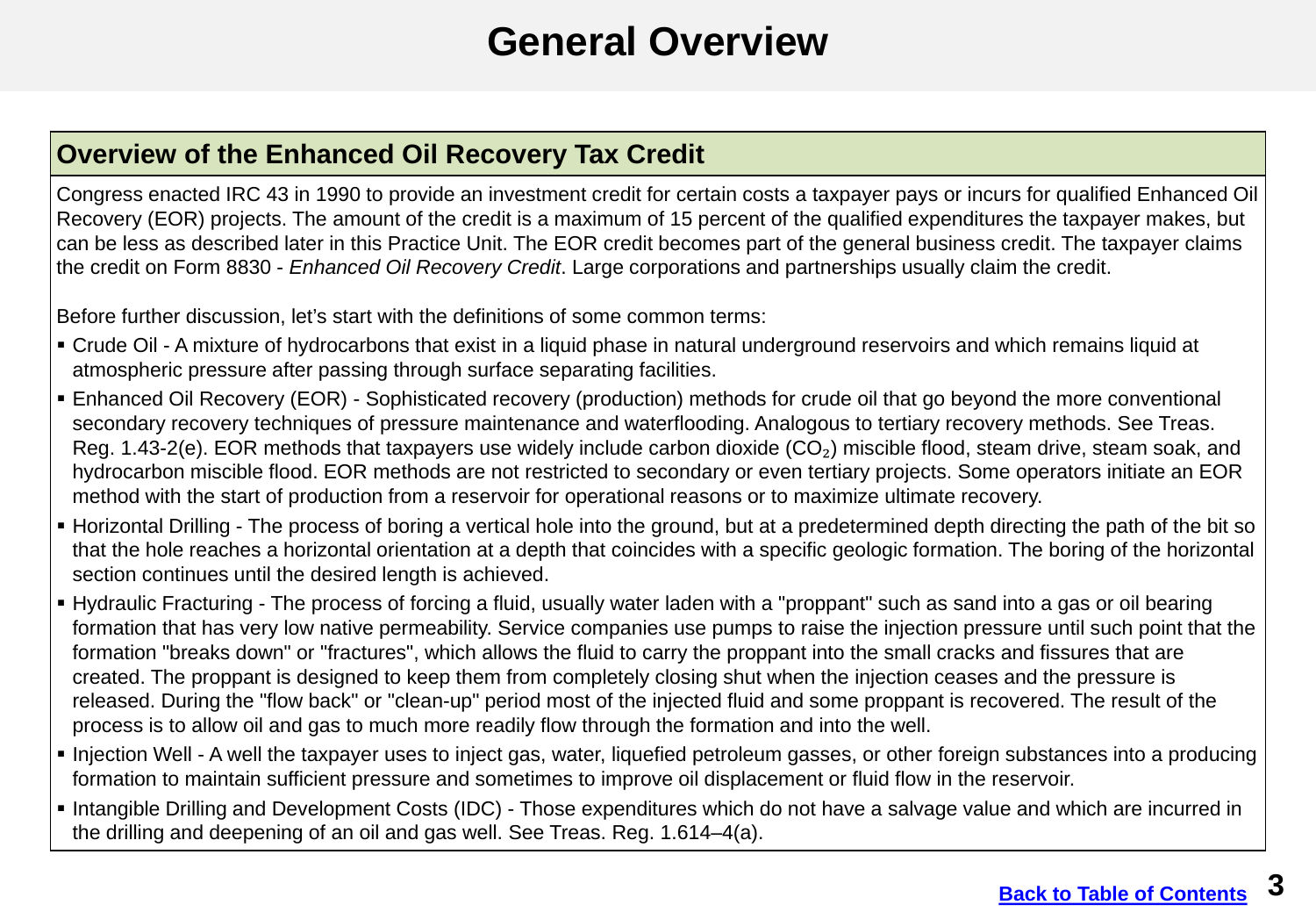# **General Overview (cont'd)**

### **Overview of the Enhanced Oil Recovery Tax Credit**

- Operating Mineral Interest Legal owner of oil and gas rights, including revenues produced, but also responsible for operating costs.
- Operator The individual or company responsible for conducting exploration and production activities in a defined area. In a joint venture, the operator is usually the holder of the largest operating mineral interest.
- Primary Recovery Oil production the taxpayer recovers using the natural energy source in the reservoir. Also called primary production.
- Project In general, an oil field project is the series of planned and coordinated activities designed to achieve a set of objectives (e.g., implementing a tertiary recovery process at an oil field that was already producing via the secondary recovery method of waterflooding). The specific objectives of such a project might be to inject a specific daily volume of  $CO<sub>2</sub>$  into ten new injection wells for five years. Steps to meet the objectives would include (1) arranging for a five-year supply of  $CO<sub>2</sub>$ , (2) drilling and equipping injection wells, (3) installing an injection compressor and lines to distribute  $CO<sub>2</sub>$  to the injection wells, and (4) installing equipment to detect if CO₂ is being produced along with the normal reservoir fluids.
- Secondary Recovery Oil recovered by a secondary recovery method used to recover oil from a field by a means other than the normal pumping or flowing methods. This will normally involve the flooding of the formations through injection wells with water to drive the recoverable oil to producing wells.
- Tertiary Recovery A method used to recover oil after the taxpayer applies a secondary method, typically by injecting steam, solvents, or chemicals to modify the properties of the oil in the formation so that it will more readily flow towards production wells.
- Unitization A term denoting the joint operation of separately owned producing leases in a pool or reservoir. Unitization makes it economically feasible to undertake cycling, pressure maintenance, or secondary and tertiary recovery programs. See Treas. Reg. 1.614–8(b)(6).
- Waterflooding A method of secondary recovery, in which the taxpayer injects water into an oil reservoir to push the oil out of the reservoir rock and into the bore of a producing well.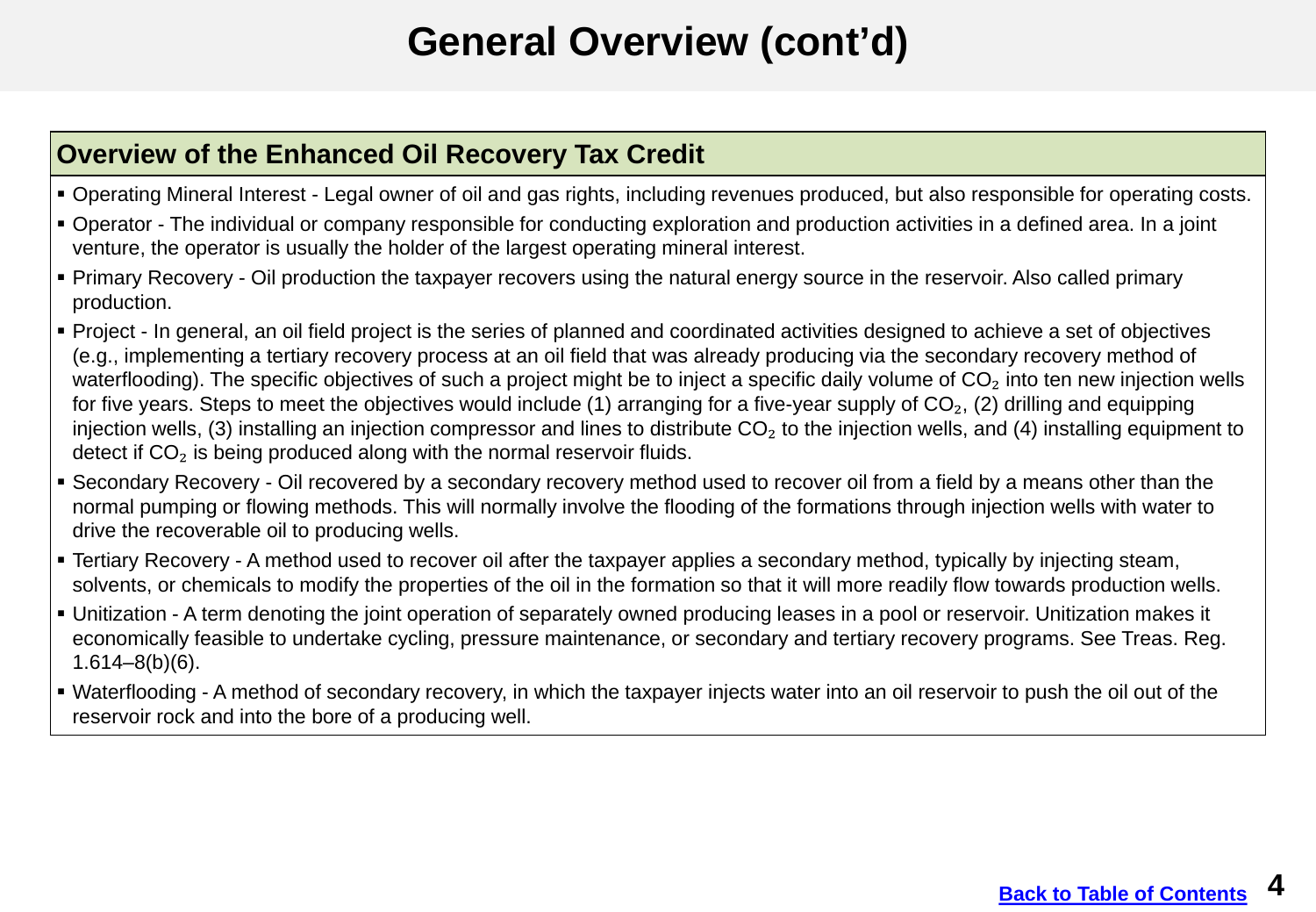# **General Overview (cont'd)**

#### **Overview of the Enhanced Oil Recovery Tax Credit**

The EOR credit has a phase-out provision that reduces or eliminates the rate of the credit whenever oil prices in the U.S. rise above \$28 per barrel (adjusted for inflation after 1990). The "phase outs" occurred as follows:

- For the taxable years beginning in the 1991 through 2005 calendar years, there was no phase out and the full 15% was in effect.
- For the taxable years beginning in the 2006 through 2015 calendar years, there was a 100 percent phase-out and no credit was allowed.
- For the taxable years beginning in the 2016 and 2017 calendar years, there is no phase out and the full 15% is in effect.
- For the taxable years beginning in the 2018 calendar year, there is a slight phase-out and a credit rate of 13.931% is in effect.
- For the taxable years beginning in the 2019 calendar year, there is a 100 percent phase-out and no credit is allowed.

See IRS Notice 2019-36 for more information on how the IRS determined the above-listed credit rates.

Generally, the EOR credit is only available for EOR projects that employ certain tertiary recovery methods, unless the IRS approves an additional recovery method via a revenue ruling or a private letter ruling. A tertiary recovery method is a method a taxpayer uses to recover oil after it applies a secondary method. The taxpayer typically does this by injecting steam, solvents, or chemicals to modify the properties of the oil in the formation so that it will more readily flow towards production wells.

The EOR projects must be located within the U.S. and commenced after December 31, 1990. There is an exception for "significant expansions" of projects that began before 1991. If a taxpayer significantly expands a project after December 31, 1990, in which it first injected liquids, gases, or other matter before January 1, 1991, then the taxpayer can treat the expansion as a separate project that began after December 31, 1990. See Treas. Reg. 1.43-2(d)(1). The most common way for taxpayers to significantly expand a pre-1991 project is to inject the above-mentioned substances after December 31, 1990, into the reservoir volume that was substantially unaffected by injection before January 1, 1991. See Treas. Reg. 1.43-2(d)(2). Less common ways are:

- 1. Restart a tertiary recovery project that had terminated for at least 36 months, or
- 2. Change the tertiary recovery method on a project that had terminated for less than 36 months.

See Treas. Regs. 1.43-2(d)(3) and (d)(4) for the detailed requirements pertaining to the significant expansion of terminated projects.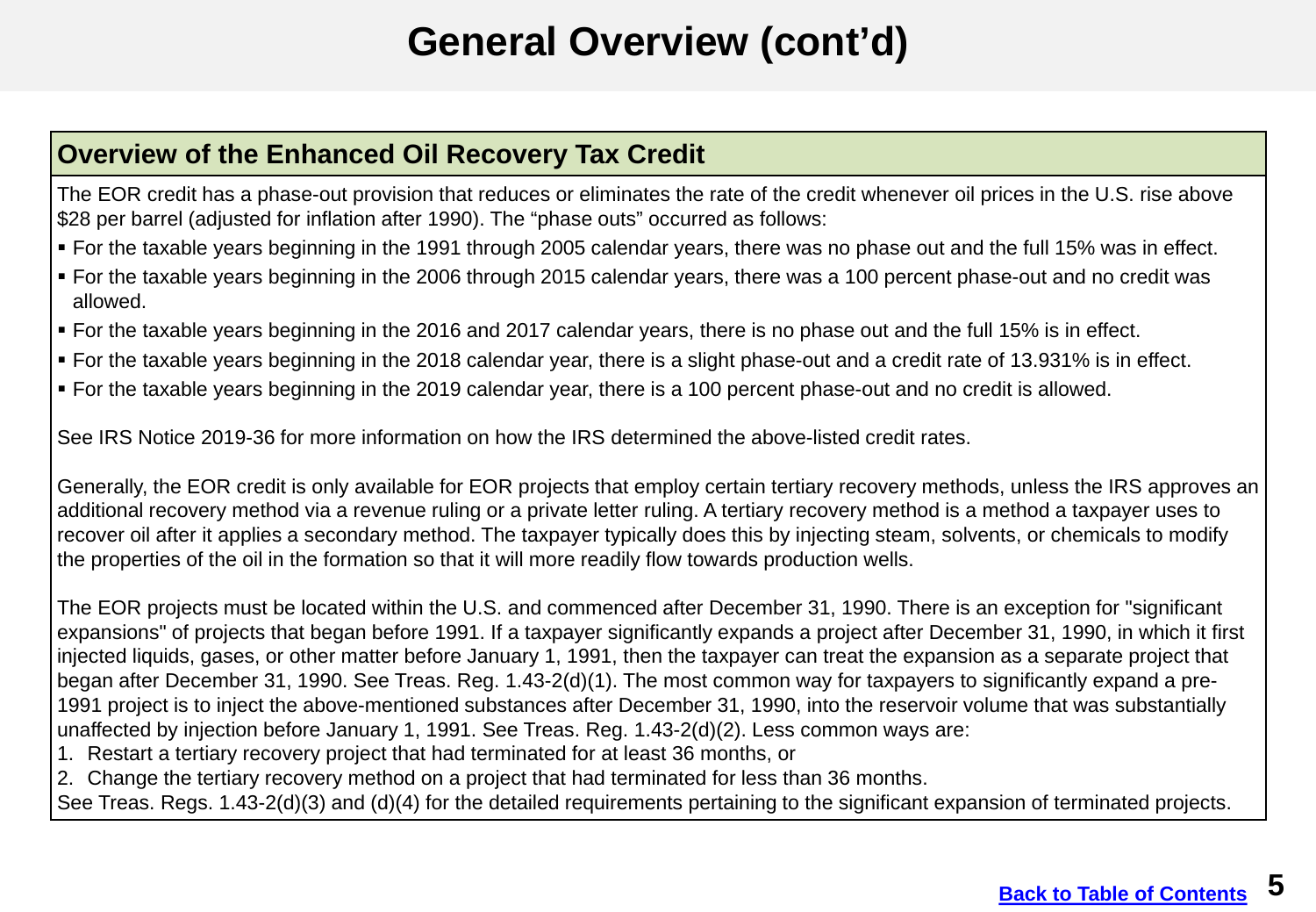# **General Overview (cont'd)**

### **Overview of the Enhanced Oil Recovery Tax Credit**

Starting in 2005, Congress extended the EOR credit to construction of gas treatment plants capable of processing certain Alaska natural gas for transportation through a pipeline with a capacity of at least two trillion British thermal units (BTU) of natural gas per day. To qualify, the gas treatment plant must also produce  $CO<sub>2</sub>$  which the taxpayer injects into a hydrocarbon-bearing geological formation. No taxpayers have built any of these plants. See IRC 43(c)(1)(D).

IRC 43 mandates a self-certification process. Before the taxpayer can claim the credit, the operator of each EOR project (or its designated owner) must file a certification from a registered petroleum engineer or engineer certified by a state stating that the project meets certain criteria. Afterwards, the operator (or its designated owner) must annually file a continuing certification. Form 8830 directs taxpayers to file all certifications with Large Business and International's (LB&I) Enterprise Activities Practice Area in Houston, Texas. The petroleum technical subject matter experts are responsible for maintaining the inventory of the certifications. When a certification appears to lack information required by the regulations, the technical subject matter experts will notify the examination team for taxpayers under audit, and may directly contact other taxpayers as appropriate.



**CONSULTATION:** Reviewing the qualification of an EOR project or the associated costs requires specialized knowledge of petroleum operations. Revenue Agents should consider requesting the services of a petroleum engineer.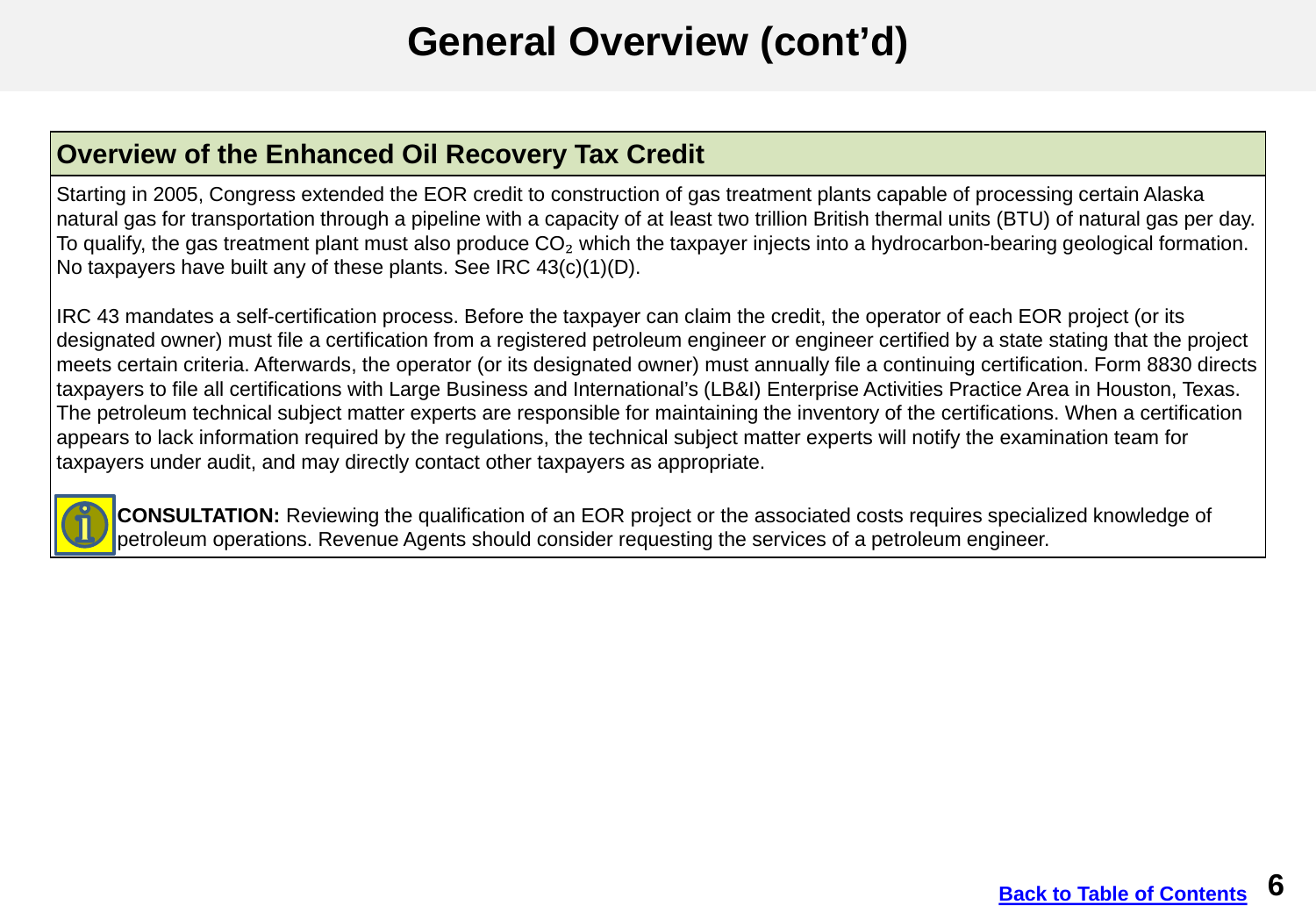### **Diagram of Concept**

<span id="page-6-0"></span>

gas/CO<sub>2</sub> EOR Primer.pdf)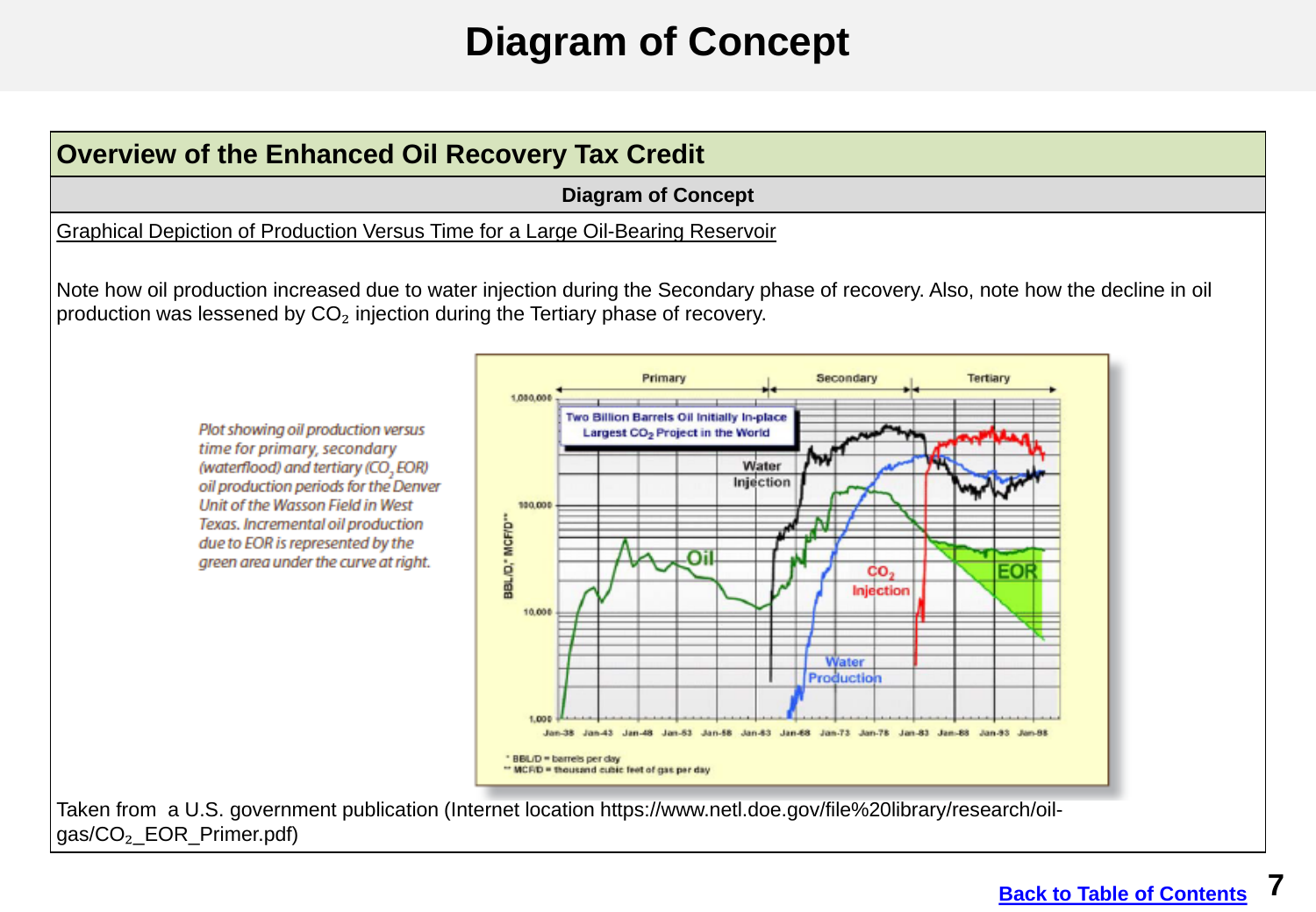# **Diagram of Concept (cont'd)**



[Taken from a U.S. government publication \(Internet location https://www.netl.doe.gov/file%20library/research/oil](https://www.netl.doe.gov/file%20library/research/oil-gas/CO%E2%82%82_EOR_Primer.pdf)gas/CO<sub>2</sub>\_EOR\_Primer.pdf)

**8**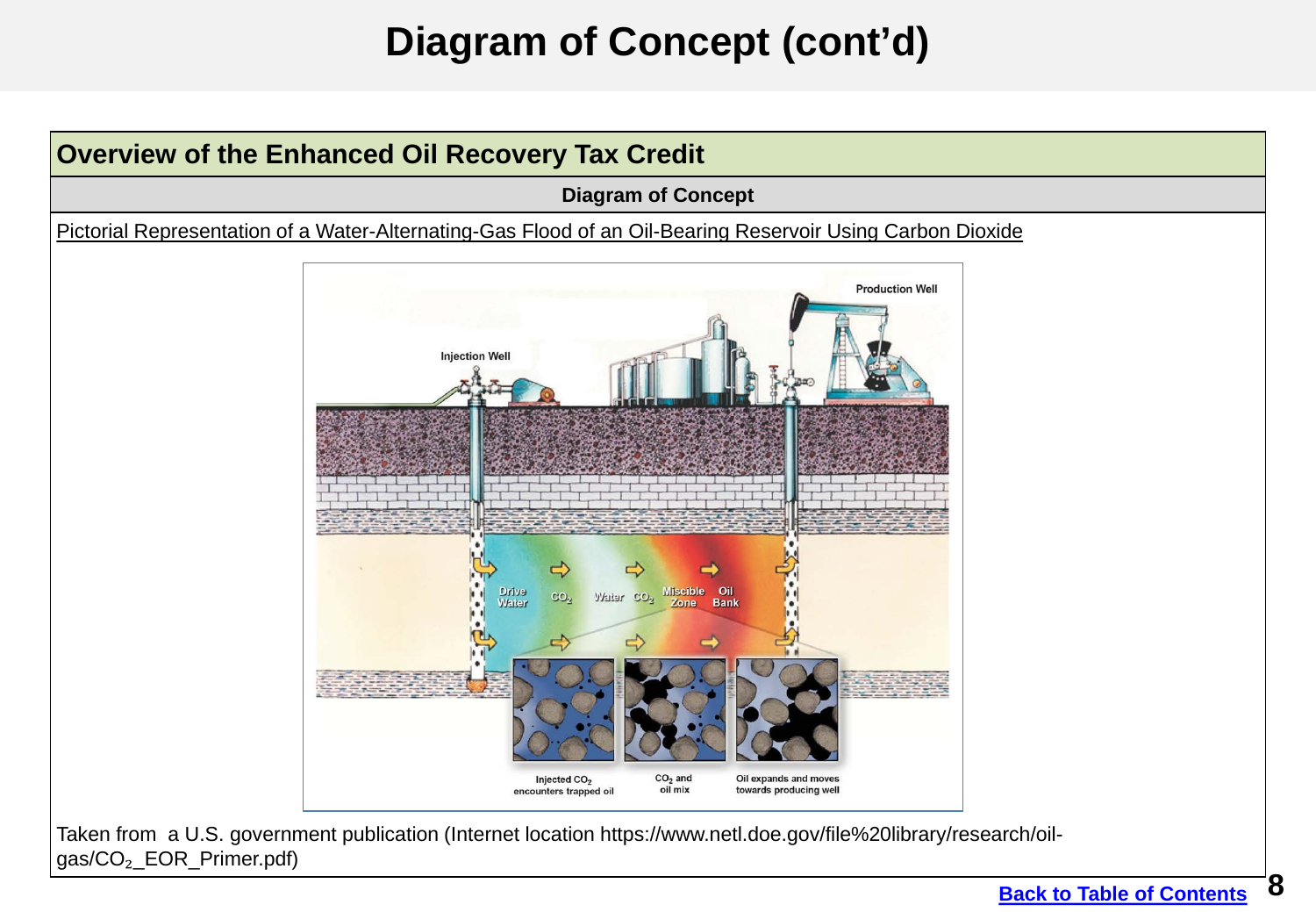### **Detailed Explanation of the Concept**

### <span id="page-8-0"></span>**Overview of the Enhanced Oil Recovery Tax Credit**

Qualifying for the EOR credit, and claiming and calculating the credit.

| <b>Analysis</b>                                                                                                                                                                                                                                                                                                                                                                                                        | <b>Resources</b>                       |
|------------------------------------------------------------------------------------------------------------------------------------------------------------------------------------------------------------------------------------------------------------------------------------------------------------------------------------------------------------------------------------------------------------------------|----------------------------------------|
| Qualifying for the EOR Credit                                                                                                                                                                                                                                                                                                                                                                                          | • Treas. Reg. $1.43-2(e)(1)$ and $(2)$ |
|                                                                                                                                                                                                                                                                                                                                                                                                                        | Treas. Reg. $1.43-4(c)(3)$             |
| IRM 4.41.1.3.3 states that the production of crude oil from an underground reservoir is<br>accomplished by recovery methods that occur in phases (e.g., primary, secondary and tertiary<br>recovery methods). According to the Merriam-Webster Dictionary, the term "tertiary" means<br>occurring in or being a third stage, such as applying heat and chemicals underground to<br>recover oil and gas from old wells. | $\blacksquare$ IRM 4.41.1.3.3          |
| Primary recovery relies on the inherent energy in the reservoir to cause fluids in the reservoir<br>to flow into wells and then to the surface. Primary recovery also relies upon the use of pumps<br>to lift fluids from those wells when the reservoir energy is, or becomes, insufficient. Costs<br>incurred during primary recovery do not qualify for the EOR credit.                                             |                                        |
| Secondary recovery methods generally involve the injection of water or natural gas into the<br>reservoir to increase or maintain its pressure, or to displace oil towards producing wells<br>without causing significant chemical or physical changes to the oil. Costs incurred during<br>secondary recovery generally do not qualify for the EOR credit. See Treas. Reg. 1.43-4(c)(3)<br>for an exception.           |                                        |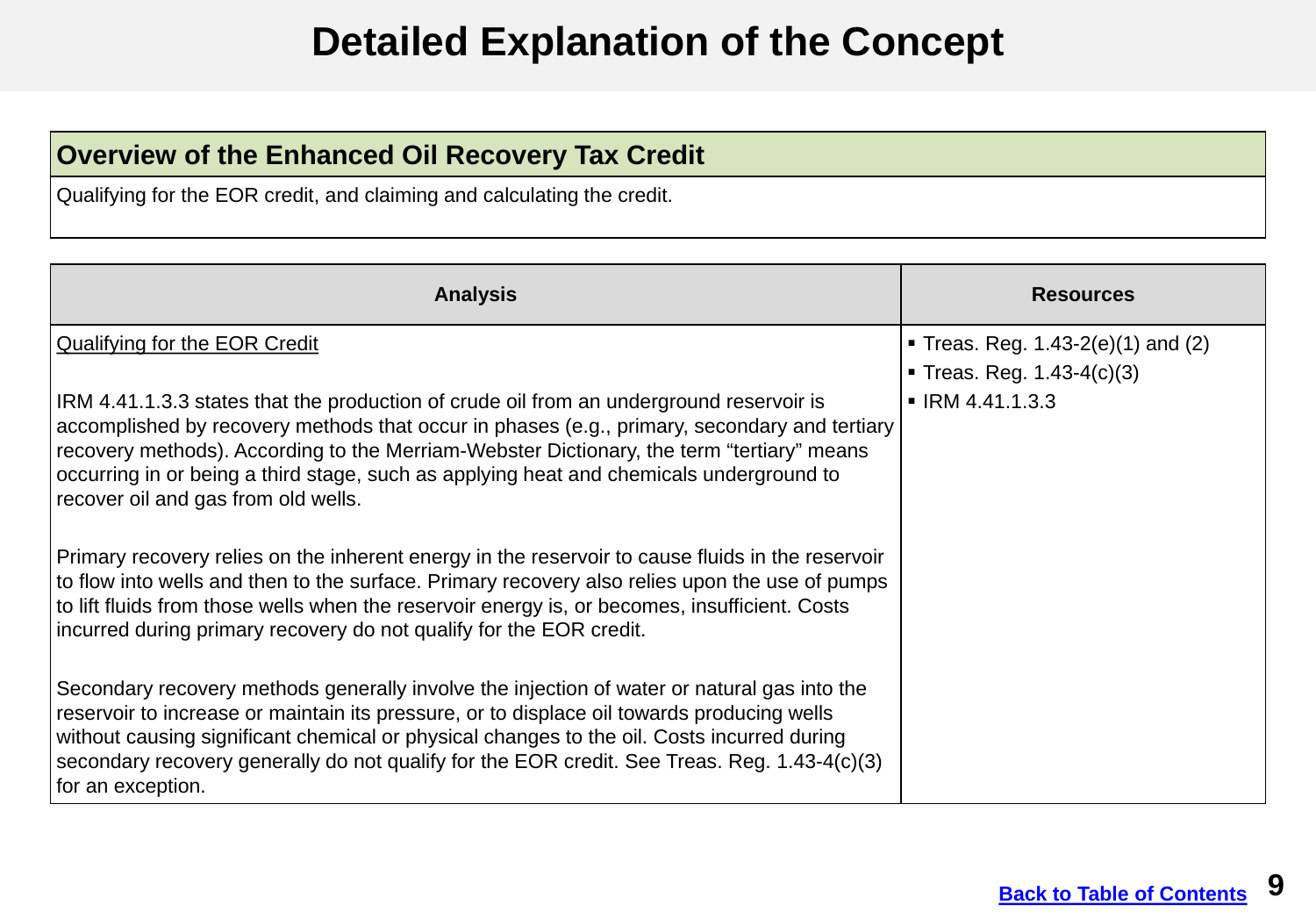| <b>Overview of the Enhanced Oil Recovery Tax Credit</b>                                                                                                                                                                                                                                                                                                                                                                                                                                                                                                                                                              |                                                 |  |
|----------------------------------------------------------------------------------------------------------------------------------------------------------------------------------------------------------------------------------------------------------------------------------------------------------------------------------------------------------------------------------------------------------------------------------------------------------------------------------------------------------------------------------------------------------------------------------------------------------------------|-------------------------------------------------|--|
| <b>Analysis</b>                                                                                                                                                                                                                                                                                                                                                                                                                                                                                                                                                                                                      | <b>Resources</b>                                |  |
| Qualifying for the EOR Credit (cont'd)<br>Tertiary recovery methods generally cause a significant chemical or physical change to the oil<br>(other than just an increase in pressure). An example is the introduction of heat into the<br>reservoir to lower the viscosity (thickness) of the oil, which in turn allows it to more readily<br>flow towards producing wells. "Tertiary recovery" is a term the industry has used informally for<br>several decades.                                                                                                                                                   | IRC43<br>• Treas. Reg. $1.43-2(e)(1)$ and $(2)$ |  |
| Treas. Reg. 1.43-2(e)(1) and (2) provide a list of methods qualifying for the EOR tax credit:<br>Thermal recovery methods including steam drive injection, cyclic steam injection, and in situ<br>combustion.<br>Gas Flood recovery methods including miscible fluid displacement, carbon dioxide<br>augmented waterflooding, immiscible carbon dioxide displacement, and immiscible<br>nonhydrocarbon gas displacement.<br><b>Example 3 Fermical flood recovery methods including microemulsion flooding and caustic flooding.</b><br>• Mobility control recovery method including polymer augmented waterflooding. |                                                 |  |
| To account for advances in enhanced oil recovery technology, the IRS may issue revenue<br>rulings to prescribe additional qualified methods. However, the IRS has not done so to date.<br>In addition, a taxpayer may request a private letter ruling (PLR) on whether a method not<br>described in the regulations or a revenue ruling is a qualified tertiary recovery method. The<br>IRS issued several such PLRs to specific taxpayers.                                                                                                                                                                          |                                                 |  |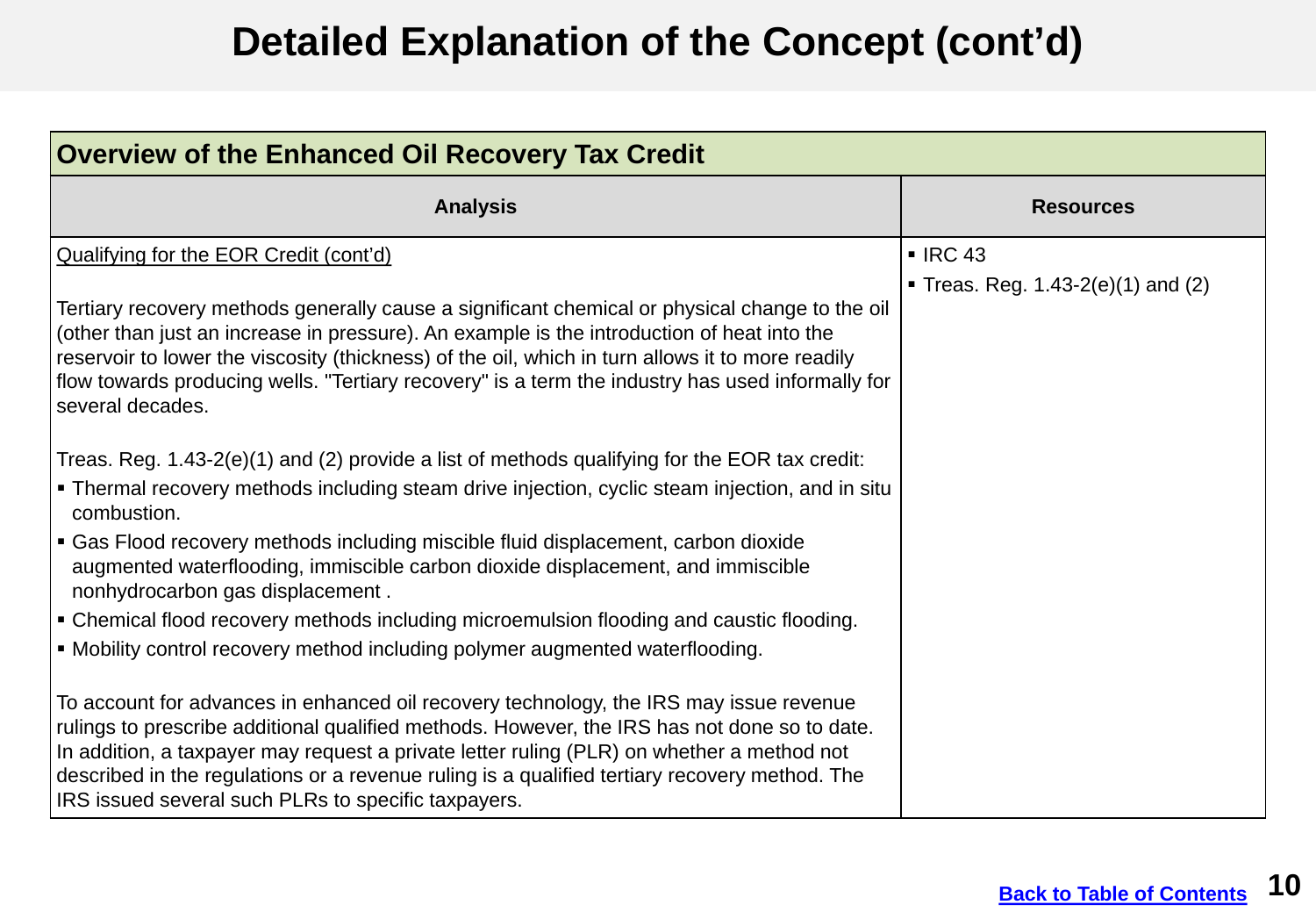| <b>Overview of the Enhanced Oil Recovery Tax Credit</b>                                                                                                                                                                                                                                                                                                                                                                                                                         |                                                             |
|---------------------------------------------------------------------------------------------------------------------------------------------------------------------------------------------------------------------------------------------------------------------------------------------------------------------------------------------------------------------------------------------------------------------------------------------------------------------------------|-------------------------------------------------------------|
| <b>Analysis</b>                                                                                                                                                                                                                                                                                                                                                                                                                                                                 | <b>Resources</b>                                            |
| Qualifying for the EOR Credit (cont'd)<br>Treas. Reg. 1.43-2(e)(3) also prescribes certain recovery methods that do not qualify under                                                                                                                                                                                                                                                                                                                                           | Treas. Reg. $1.43-2(e)(3)$<br>$\blacksquare$ IRM 4.41.1.3.3 |
| <b>IRC 43:</b><br>■ Waterflooding.                                                                                                                                                                                                                                                                                                                                                                                                                                              |                                                             |
| ■ Cyclic gas injection.<br>- Horizontal drilling.                                                                                                                                                                                                                                                                                                                                                                                                                               |                                                             |
| Gravity drainage.<br>Any recovery method not specifically designated as qualified in the regulation, or in a<br>revenue ruling or a Private Letter Ruling (PLR).                                                                                                                                                                                                                                                                                                                |                                                             |
| The use of horizontal drilling in conjunction with hydraulic fracturing of the reservoir has<br>become very common in recent years and has resulted in very significant production of oil<br>and natural gas. However, those activities constitute drilling and completion techniques that<br>allow the taxpayer to produce gas via primary and other recovery methods. By themselves,<br>the cost of those activities does not qualify for the EOR credit. See IRM 4.41.1.3.3. |                                                             |
| A taxpayer may begin secondary and tertiary recovery oil recovery methods at any time<br>during the economic life of an oil field. The implementation usually occurs after the entire field<br>has been developed and primary recovery has occurred for several years. Information gained<br>during development and production operations is very important in optimizing the design of<br>subsequent recovery methods. See IRM 4.41.1.3.3.                                     |                                                             |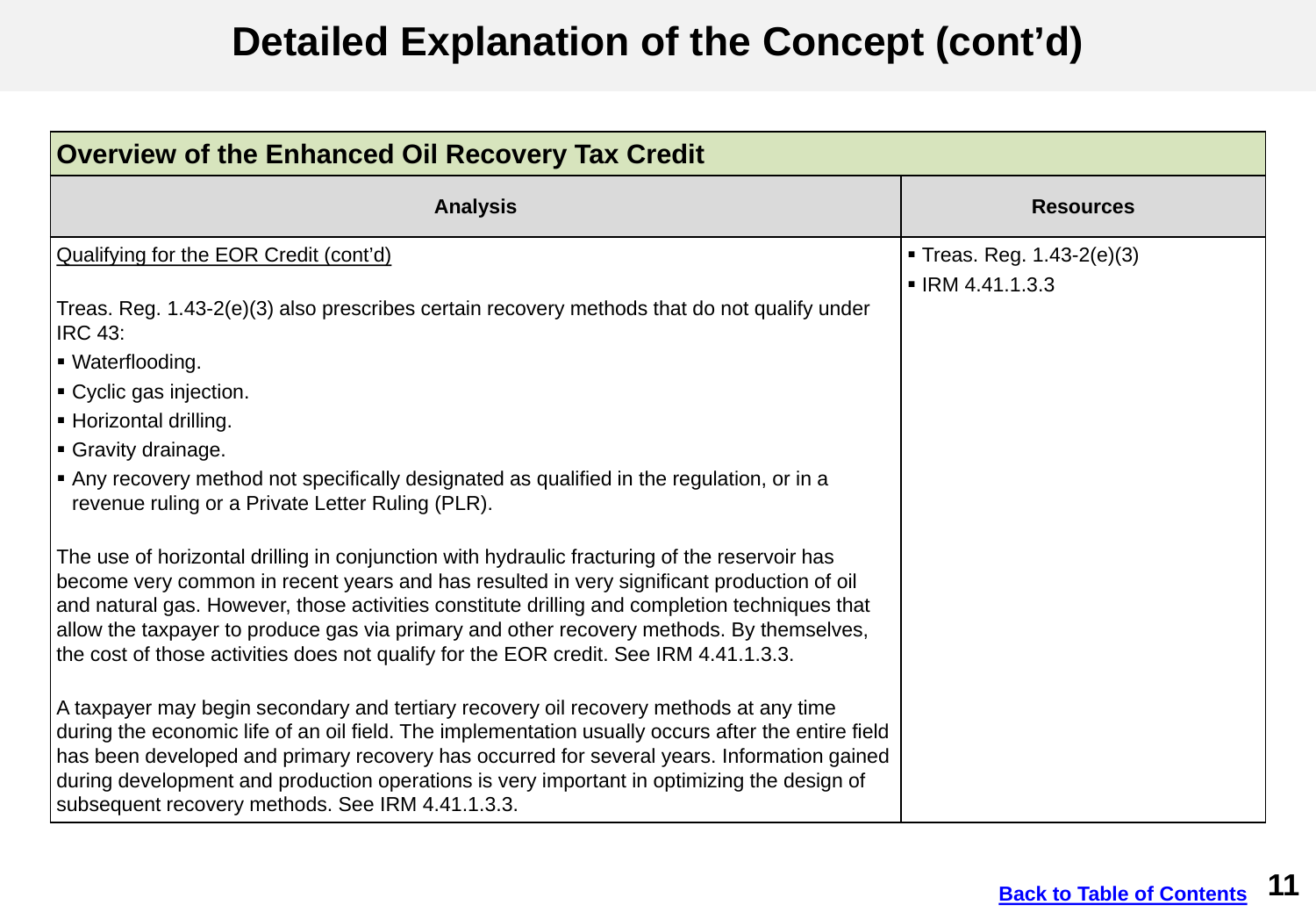| <b>Overview of the Enhanced Oil Recovery Tax Credit</b>                                                                                                                                                                                                                                                                                                                                                                                                                                                                                                                                                                                                                                                                                                                                                                          |                                                                   |  |
|----------------------------------------------------------------------------------------------------------------------------------------------------------------------------------------------------------------------------------------------------------------------------------------------------------------------------------------------------------------------------------------------------------------------------------------------------------------------------------------------------------------------------------------------------------------------------------------------------------------------------------------------------------------------------------------------------------------------------------------------------------------------------------------------------------------------------------|-------------------------------------------------------------------|--|
| <b>Analysis</b>                                                                                                                                                                                                                                                                                                                                                                                                                                                                                                                                                                                                                                                                                                                                                                                                                  | <b>Resources</b>                                                  |  |
| Qualifying for the EOR Credit (cont'd)                                                                                                                                                                                                                                                                                                                                                                                                                                                                                                                                                                                                                                                                                                                                                                                           | <b>Treas. Reg. 1.43-1(a)(2)</b><br>$\blacksquare$ IRM 4.41.1.3.3. |  |
| A successful secondary or tertiary recovery program involves a plan wherein water, gas, or<br>some other fluid is injected into the oil-bearing formations to force the oil into bore holes so<br>that it may be pumped out to the surface. This may involve the drilling of injection wells and<br>additional production wells. The injection wells may be located on the perimeter of or<br>interspersed in a pattern throughout the oil field to drive the oil through the formation to the oil<br>wells. Because of the need for a plan involving an entire field, several owners may be<br>involved. The state conservation commission may require hearings with the owners to gain<br>approval of the plan. The conservation commission will likely require the ownership interests<br>to be unitized. See IRM 4.41.1.3.3. |                                                                   |  |
| <b>Claiming and Calculating the Credit</b>                                                                                                                                                                                                                                                                                                                                                                                                                                                                                                                                                                                                                                                                                                                                                                                       |                                                                   |  |
| Only an owner of an operating mineral interest may claim the EOR credit. See Treas. Reg.<br>section 1.43-1(a)(2). See also Example 1 wherein a taxpayer produced steam from its<br>generator but could not claim the credit on its investment in the generator because it did not<br>own an operating mineral interest. See Example 2 which reaches the same conclusion even<br>though a partner in an oil and gas partnership that owned the operating mineral interest<br>owned the generator.                                                                                                                                                                                                                                                                                                                                 |                                                                   |  |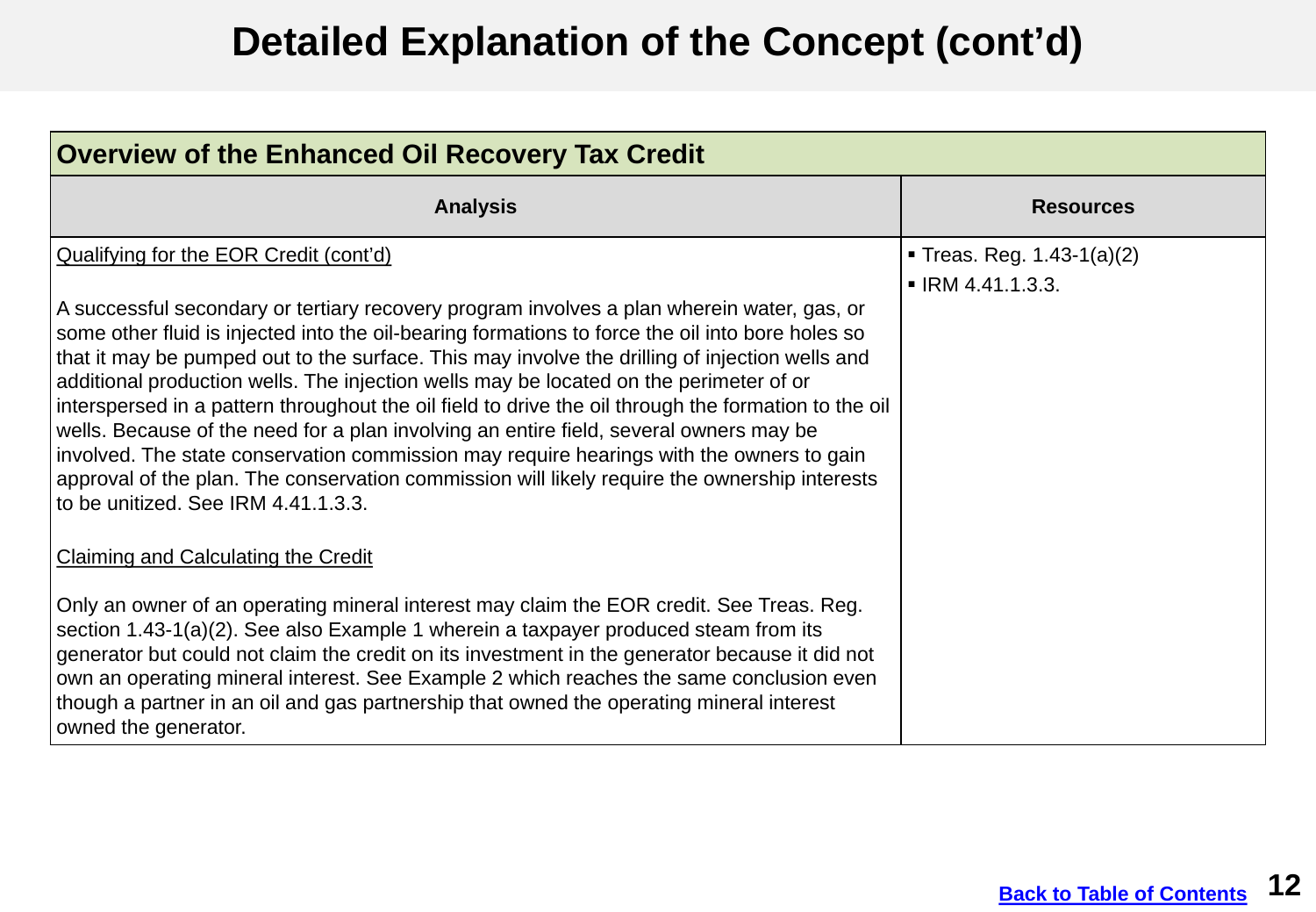| <b>Overview of the Enhanced Oil Recovery Tax Credit</b>                                                                                                                                                                                                                                                                                                                                                                                                                                                                                                                                                                                                                                                                                                                                                                                                                                                                                                                                                                                                                                                                                                                                                                                                                                                                                                                                                                                                            |                                                                                                                                                    |  |
|--------------------------------------------------------------------------------------------------------------------------------------------------------------------------------------------------------------------------------------------------------------------------------------------------------------------------------------------------------------------------------------------------------------------------------------------------------------------------------------------------------------------------------------------------------------------------------------------------------------------------------------------------------------------------------------------------------------------------------------------------------------------------------------------------------------------------------------------------------------------------------------------------------------------------------------------------------------------------------------------------------------------------------------------------------------------------------------------------------------------------------------------------------------------------------------------------------------------------------------------------------------------------------------------------------------------------------------------------------------------------------------------------------------------------------------------------------------------|----------------------------------------------------------------------------------------------------------------------------------------------------|--|
| <b>Analysis</b>                                                                                                                                                                                                                                                                                                                                                                                                                                                                                                                                                                                                                                                                                                                                                                                                                                                                                                                                                                                                                                                                                                                                                                                                                                                                                                                                                                                                                                                    | <b>Resources</b>                                                                                                                                   |  |
| Claiming and Calculating the Credit (cont'd)<br>Because of the high cost and complexity of EOR projects, most taxpayers claiming the EOR<br>credit are corporations or investors in large partnerships or joint ventures. Joint ventures<br>operate many EOR projects. As part of its obligation to account for costs incurred by the joint<br>venture, the operator will typically inform each non-operator of its share of annual<br>expenditures for qualified costs. LB&I developed a procedure to minimize the burden on<br>taxpayers and examination personnel in such a situation. See IRM 4.41.1.3.4.<br>The EOR credit is unique in that it is calculated on both deductible expenses and capital<br>expenditures. The costs that qualify for the EOR tax credit generally consist of tertiary<br>injectant expenses, tangible property costs, and intangible drilling costs (IDC) associated with<br>a qualified project.<br>Tertiary injectant expenses must meet the definitions in IRC 193(b) and be deductible during<br>the taxable year under any code section to qualify for the EOR credit. Refer to Rev. Rul.<br>2003-82. The term "qualified tertiary injectant expenses" means any cost the taxpayer paid or<br>incurred (whether or not chargeable to capital account) for any tertiary injectant (other than a<br>hydrocarbon injectant that is recoverable) the taxpayer used as part of a tertiary recovery<br>method. See IRC 193(b)(1). | $\blacksquare$ IRC 43<br>$\blacksquare$ IRC 193(b)(1)<br>Treas. Reg. 1.43-0 through 1.43-7<br>■ Rev. Rul. 2003-82<br>$\blacksquare$ IRM 4.41.1.3.4 |  |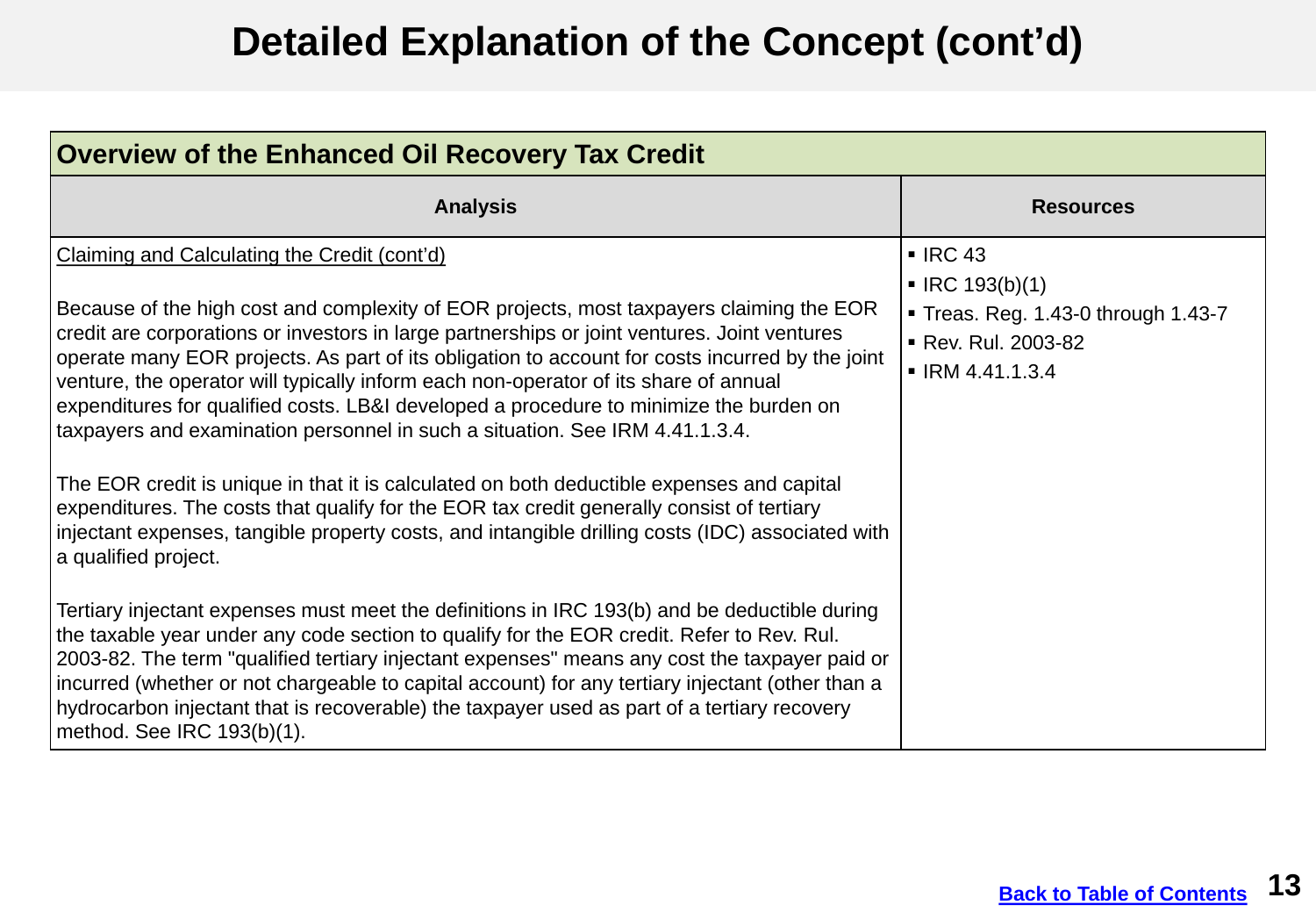| <b>Overview of the Enhanced Oil Recovery Tax Credit</b>                                                                                                                                                                                                                                   |                                                |  |
|-------------------------------------------------------------------------------------------------------------------------------------------------------------------------------------------------------------------------------------------------------------------------------------------|------------------------------------------------|--|
| <b>Analysis</b>                                                                                                                                                                                                                                                                           | <b>Resources</b>                               |  |
| Claiming and Calculating the Credit (cont'd)                                                                                                                                                                                                                                              | $\blacksquare$ IRC 43<br>$\blacksquare$ IRC 49 |  |
| The at-risk limitation rules of IRC 49(a)(1), 49(a)(2) and 49(b) apply to individuals and closely<br>held corporations. See IRC 43(c)(3).                                                                                                                                                 | $\blacksquare$ Treas. Reg. 1.43-1(d) and (e)   |  |
| When the taxpayer claims the credit, it must reduce its deductions and/or basis of those items<br>that comprise the qualified expenditures by the amount of the credit. See Treas. Reg. 1.43-<br>1(d) and (e). See also Example 3 in Examples of the Concept later in this Practice Unit. |                                                |  |
| On a year-by-year basis, taxpayers can elect to not claim the credit. See IRC 43(e). A<br>taxpayer with a large general business credit carryforward might forgo the credit to take a full<br>deduction and/or not having to reduce basis for its qualified expenditures.                 |                                                |  |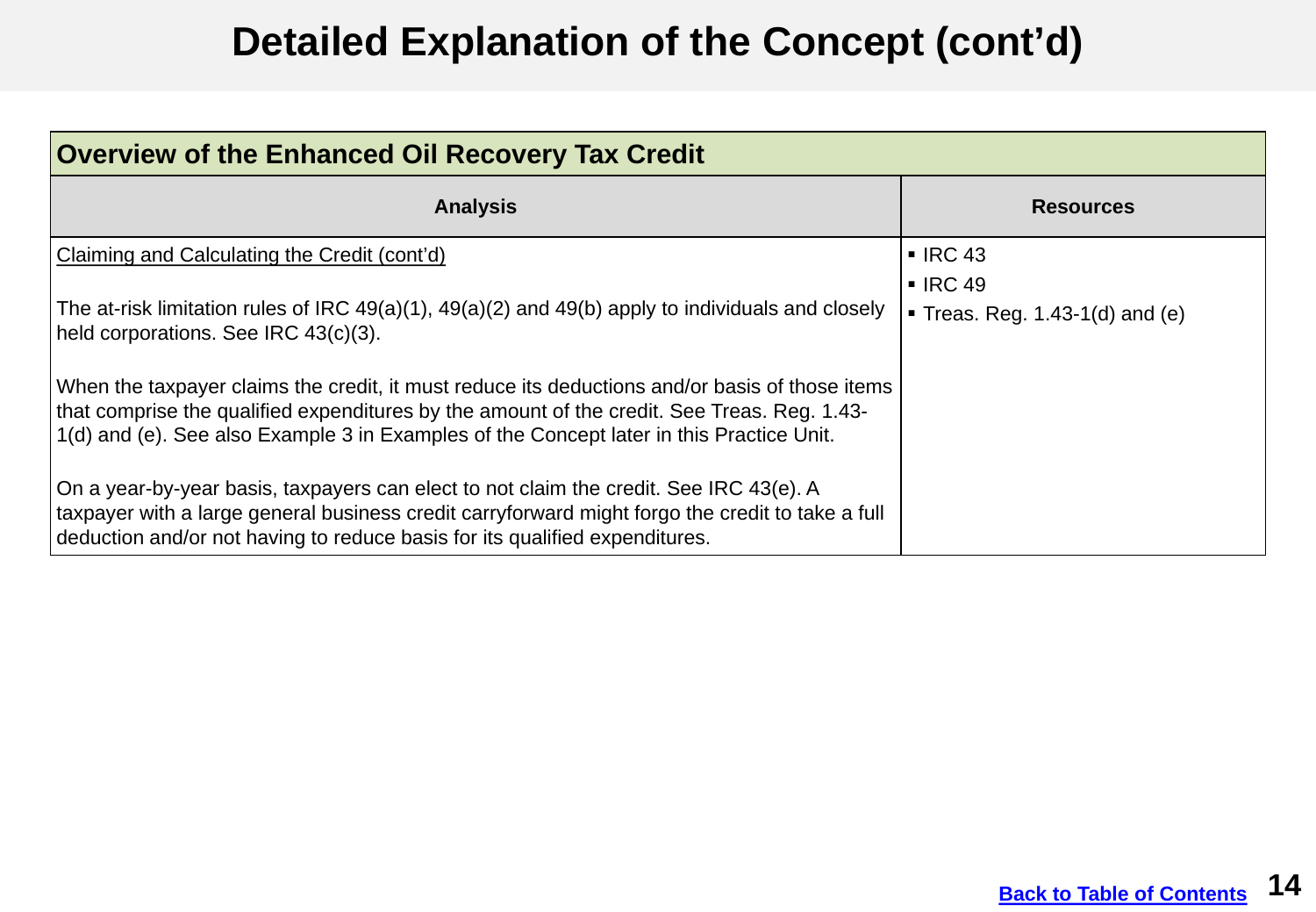## **Examples of the Concept**

<span id="page-14-0"></span>

| <b>Overview of the Enhanced Oil Recovery Tax Credit</b>                                                                                                                                                                                                                                                                                                                                                                                    |  |
|--------------------------------------------------------------------------------------------------------------------------------------------------------------------------------------------------------------------------------------------------------------------------------------------------------------------------------------------------------------------------------------------------------------------------------------------|--|
| <b>Examples</b>                                                                                                                                                                                                                                                                                                                                                                                                                            |  |
| <b>Example 1 - Credit for Operating Mineral Interest Owner</b>                                                                                                                                                                                                                                                                                                                                                                             |  |
| Company A is the owner of an operating mineral interest in a property. During its taxable year 2016, it begins a qualified enhanced oil<br>recovery project using the cyclic steam process. Company B, who owns no interest in the property, purchases and places in service a<br>steam generator. Company B sells steam to Company A, which Company A uses as a tertiary injectant described in section 193.                              |  |
| Because Company A owns an operating mineral interest in the property with respect to which the project is undertaken, Company A<br>may claim a credit for the cost of the steam. Although Company B owns the steam generator used to produce steam for the project,<br>Company B may not claim a credit for its costs because Company B does not own an operating mineral interest in the property.                                        |  |
| <b>Example 2 - Credit for Operating Mineral Interest Owner</b>                                                                                                                                                                                                                                                                                                                                                                             |  |
| Companies C and D are partners in CD, a partnership that owns an operating mineral interest in a property. During its taxable year<br>2016, CD begins a qualified enhanced oil recovery project using cyclic steam. Company D purchases a steam generator and sells<br>steam to CD.                                                                                                                                                        |  |
| Because CD owns an operating mineral interest in the property with respect to which the project is undertaken, CD may claim a credit<br>for the cost of the steam. Although Company D owns the steam generator used to produce steam for the project, Company D may not<br>claim a credit for the costs of the steam generator because Company D paid these costs in a capacity other than that of an operating<br>mineral interest owner. |  |
|                                                                                                                                                                                                                                                                                                                                                                                                                                            |  |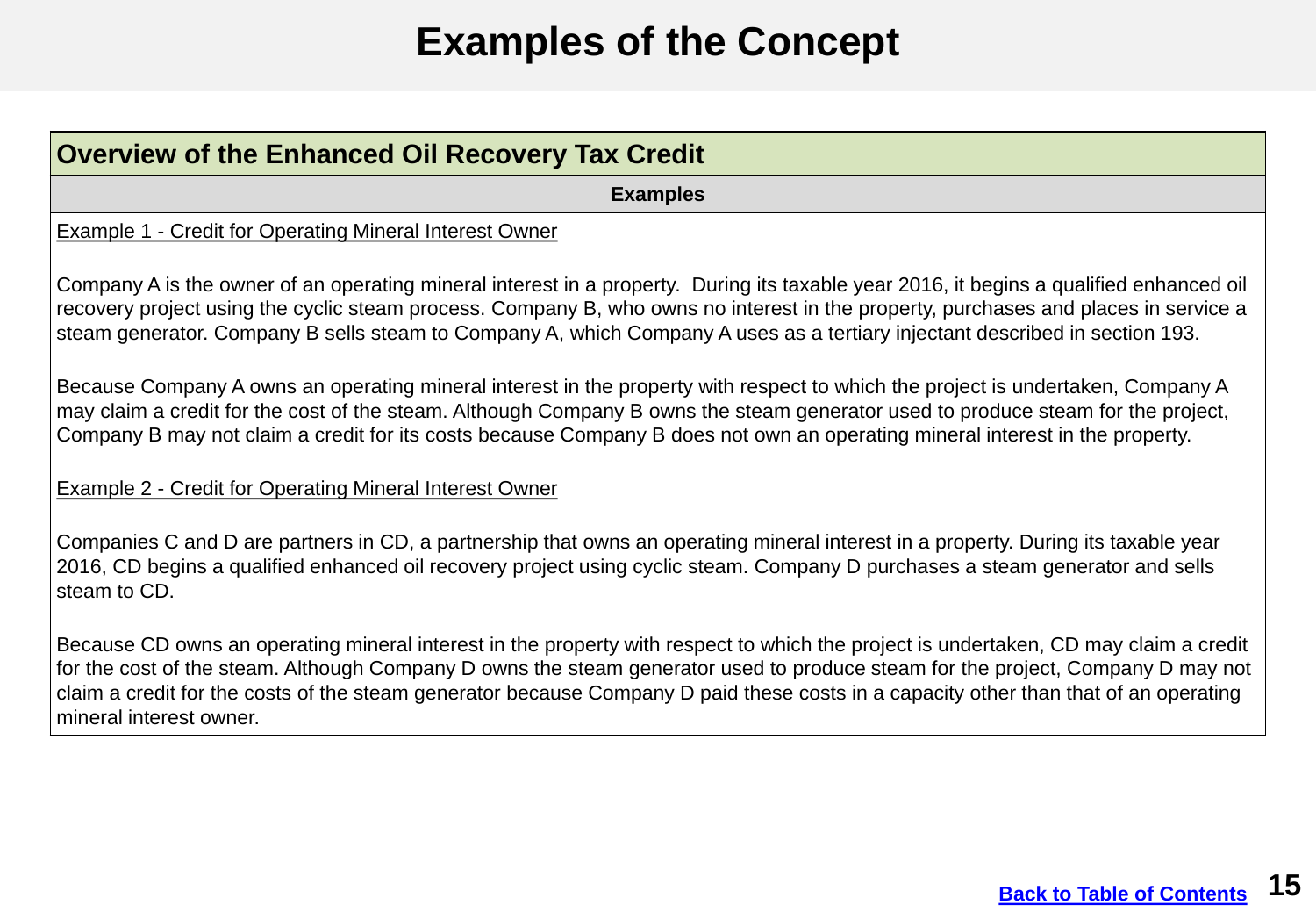# **Examples of the Concept (cont'd)**

| <b>Overview of the Enhanced Oil Recovery Tax Credit</b>                                                                                                                                                                                                                                                                                                                                                                                            |
|----------------------------------------------------------------------------------------------------------------------------------------------------------------------------------------------------------------------------------------------------------------------------------------------------------------------------------------------------------------------------------------------------------------------------------------------------|
| <b>Examples</b>                                                                                                                                                                                                                                                                                                                                                                                                                                    |
| <b>Example 3 - Reduction of Associated Deductions</b>                                                                                                                                                                                                                                                                                                                                                                                              |
| Assume the facts in Example 2. Also assume that Partnership CD paid \$100 during taxable year 2016 for steam that it used in its<br>qualified project. The amount of CD's EOR credit is \$15 (\$100 multiplied by 15%), which it claimed on its Form 8830. The cost of<br>steam used as a tertiary injectant is deductible under IRC 193. Because CD claimed the EOR credit, it must reduce its allowable<br>deduction to \$85 (\$100 minus \$15). |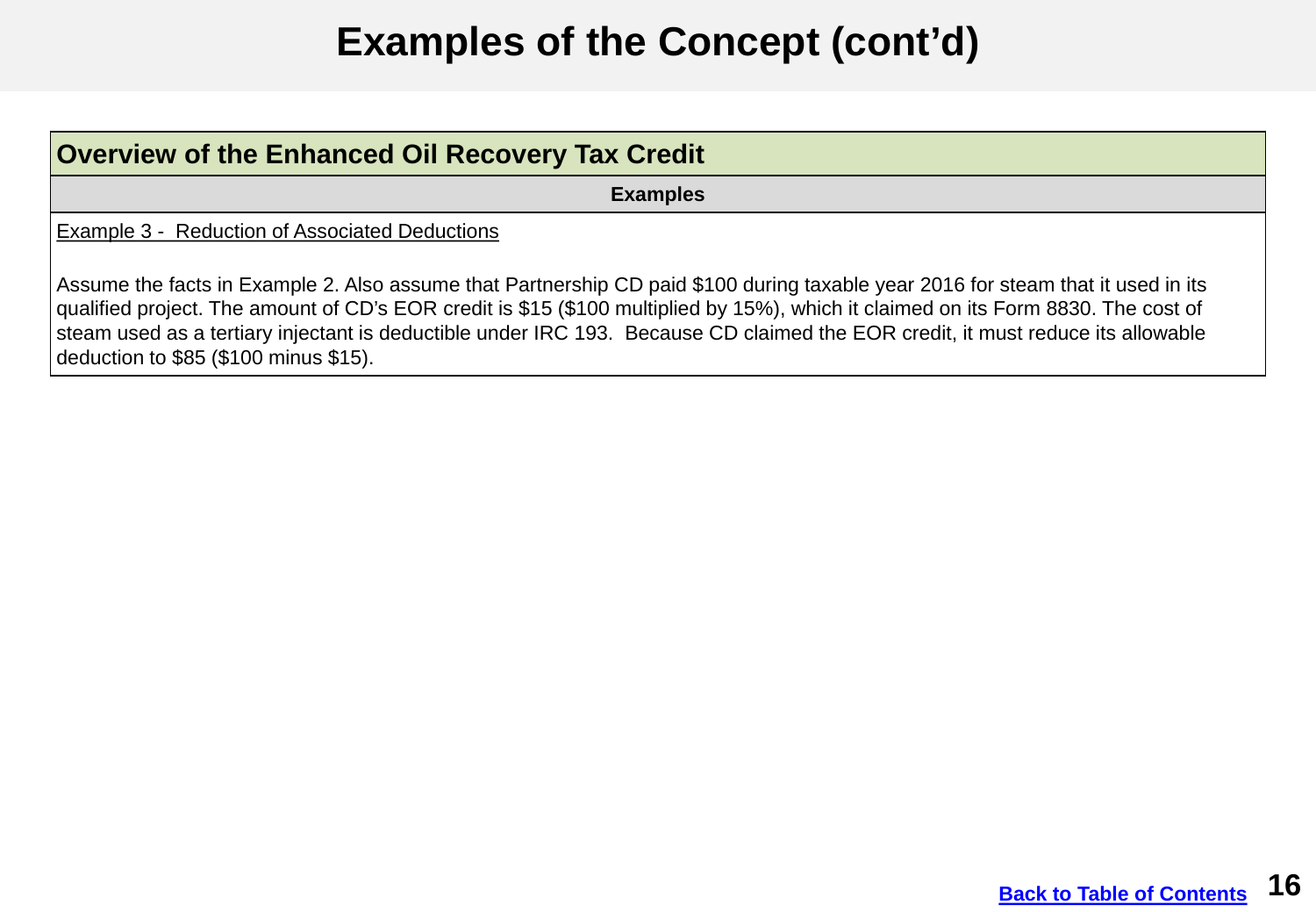### **Index of Referenced Resources**

<span id="page-16-0"></span>

| <b>Overview of the Enhanced Oil Recovery Tax Credit</b>  |
|----------------------------------------------------------|
| <b>IRC 43</b>                                            |
| <b>IRC 49</b>                                            |
| IRC 193(b)                                               |
| Treas. Reg. 1.43-0                                       |
| Treas. Reg. 1.43-1                                       |
| Treas. Reg. 1.43-2                                       |
| Treas. Reg. 1.43-3                                       |
| Treas. Reg. 1.43-4                                       |
| Treas. Reg. 1.43-5                                       |
| Treas. Reg. 1.43-6                                       |
| Treas. Reg. 1.43-7                                       |
| Rev. Rul. 2003-82                                        |
| Form 8830 - Enhanced Oil Recovery Credit                 |
| IRM 4.41.1.3.3 - Secondary and Tertiary Recovery Methods |
| IRM 4.41.1.3.4 - Enhanced Oil Recovery Tax Credit        |
| Notice 2019-36                                           |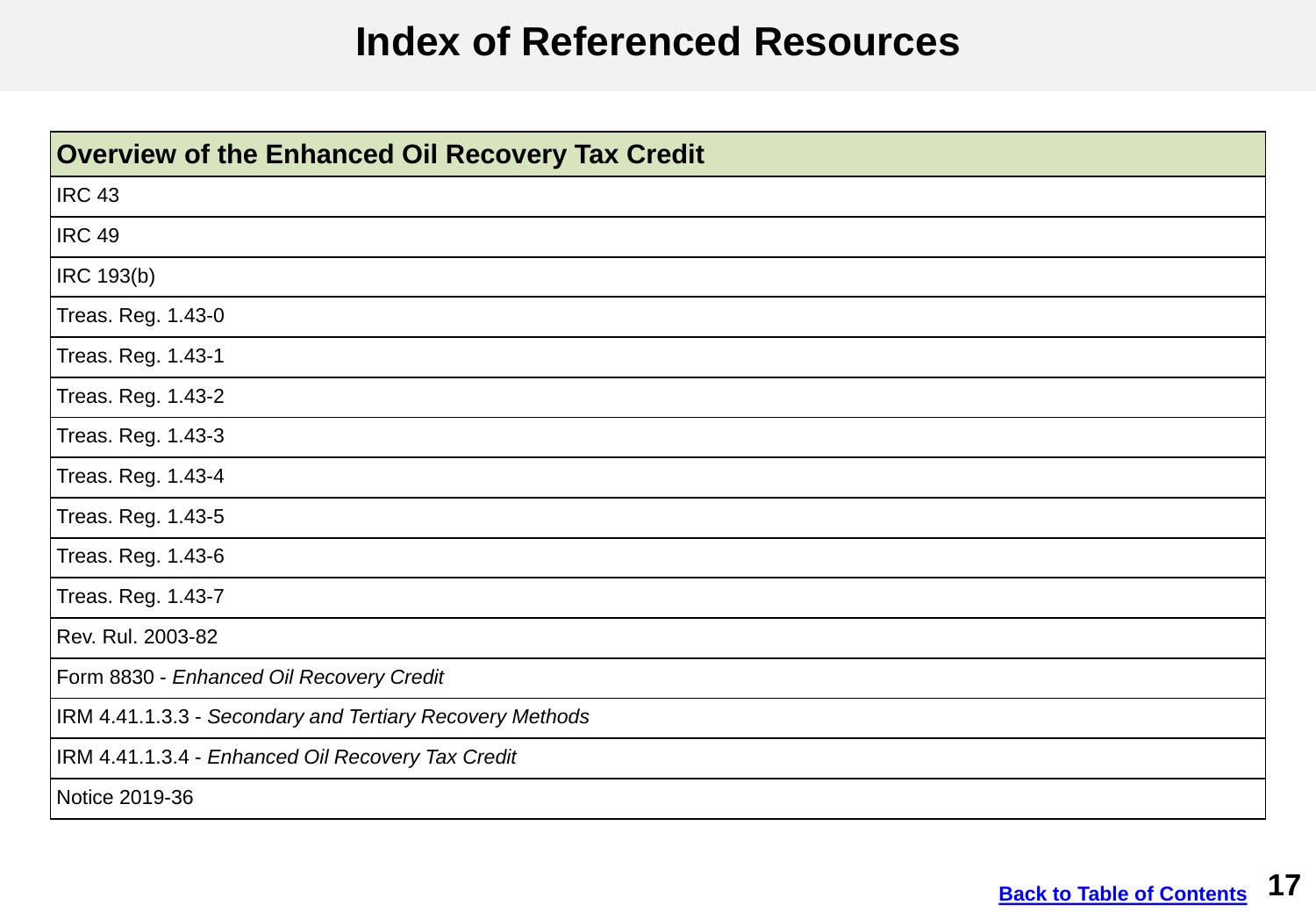## **Training and Additional Resources**

<span id="page-17-0"></span>

| <b>Overview of the Enhanced Oil Recovery Tax Credit</b> |                                                                                                                                                                                                                                                                                                                                                                                                                                                                                                                                                                                        |  |  |
|---------------------------------------------------------|----------------------------------------------------------------------------------------------------------------------------------------------------------------------------------------------------------------------------------------------------------------------------------------------------------------------------------------------------------------------------------------------------------------------------------------------------------------------------------------------------------------------------------------------------------------------------------------|--|--|
| <b>Type of Resource</b>                                 | Description(s)                                                                                                                                                                                                                                                                                                                                                                                                                                                                                                                                                                         |  |  |
| Databases / Research Tools                              | ■ Texas Railroad Commission: Oil & Gas Division (http://www.rrc.state.tx.us/oil-gas/)<br>• California Department of Conservation: Division of Oil, Gas, & Geothermal Resources<br>(http://www.conservation.ca.gov/dog)                                                                                                                                                                                                                                                                                                                                                                 |  |  |
| <b>Reference Materials - Treaties</b>                   | • Fundamentals of Carbon Dioxide-Enhanced Oil Recovery ( $CO2$ -EOR) -A Supporting<br>Document of the Assessment Methodology for Hydrocarbon Recovery Using CO <sub>2</sub> - EOR<br>Associated with Carbon Sequestration - U.S. Department of the Interior U.S. Geological<br>Survey (https://pubs.usgs.gov/of/2015/1071/pdf/ofr2015-1071.pdf)<br>• Untapped Domestic Energy Supply and Long Term Carbon Storage Solution - U.S.<br>Department of Energy National Energy Technology Laboratory<br>(https://https://www.netl.doe.gov/sites/default/files/netl-file/CO2_EOR_Primer.pdf) |  |  |
| <b>Other Training Materials</b>                         | CCH - Oil & Gas, Federal Income Taxation Section 2802<br>■ KPMG - Income Taxation of Natural Resources Sections 15.219-15.224<br>Oil and Gas Unit II PPT - 2015-03 - Chapter 28 - Credits                                                                                                                                                                                                                                                                                                                                                                                              |  |  |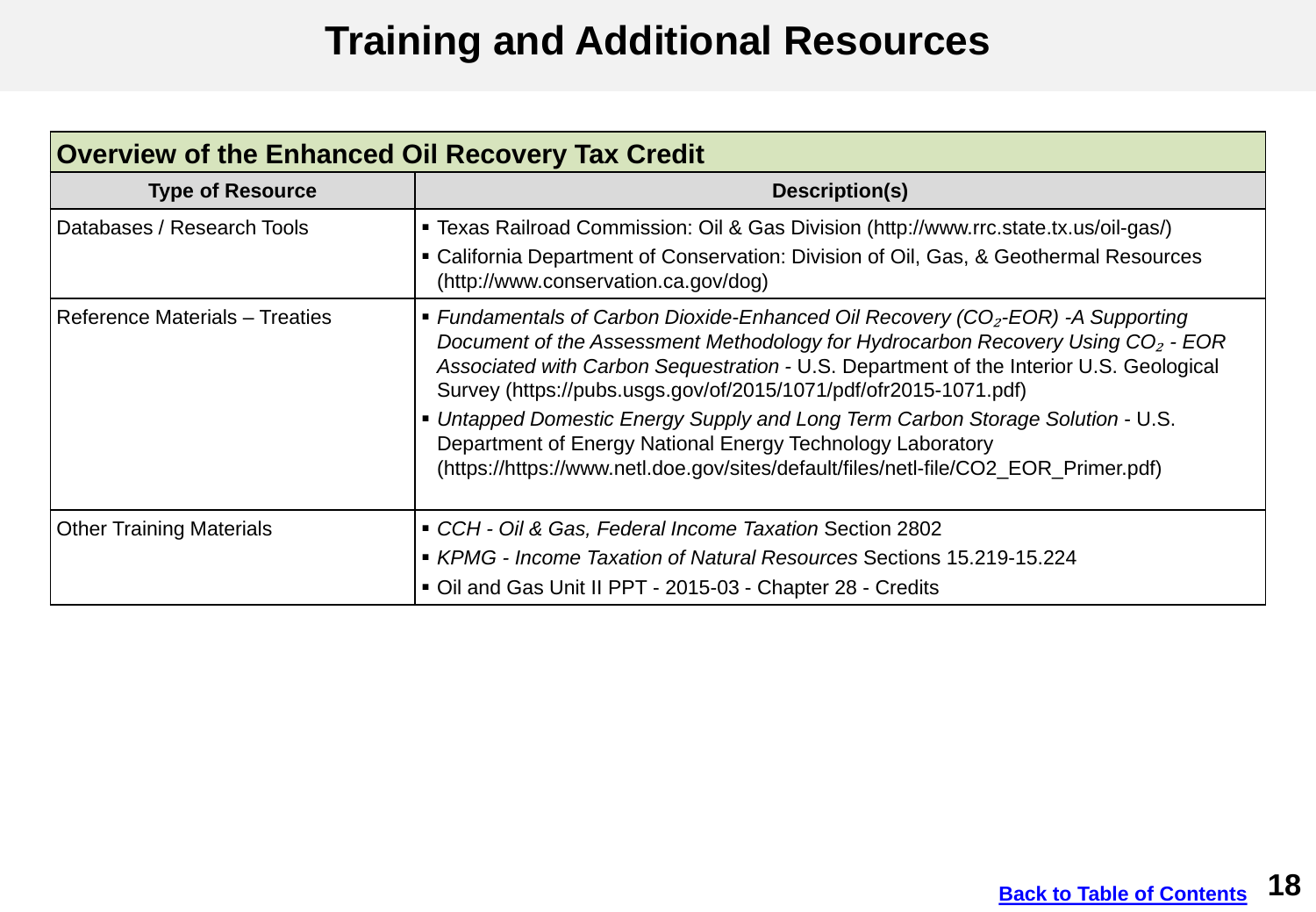### **Glossary of Terms and Acronyms**

<span id="page-18-0"></span>

| Term/Acronym    | <b>Definition</b>                |
|-----------------|----------------------------------|
| <b>BTU</b>      | <b>British thermal unit</b>      |
| CO <sub>2</sub> | Carbon dioxide                   |
| <b>IRC</b>      | <b>Internal Revenue Code</b>     |
| IRM             | <b>Internal Revenue Manual</b>   |
| LB&I            | Large Business and International |
| <b>PLR</b>      | <b>Private Letter Ruling</b>     |
| Rev. Rul.       | <b>Revenue Ruling</b>            |
| Treas. Reg.     | <b>Treasury Regulation</b>       |